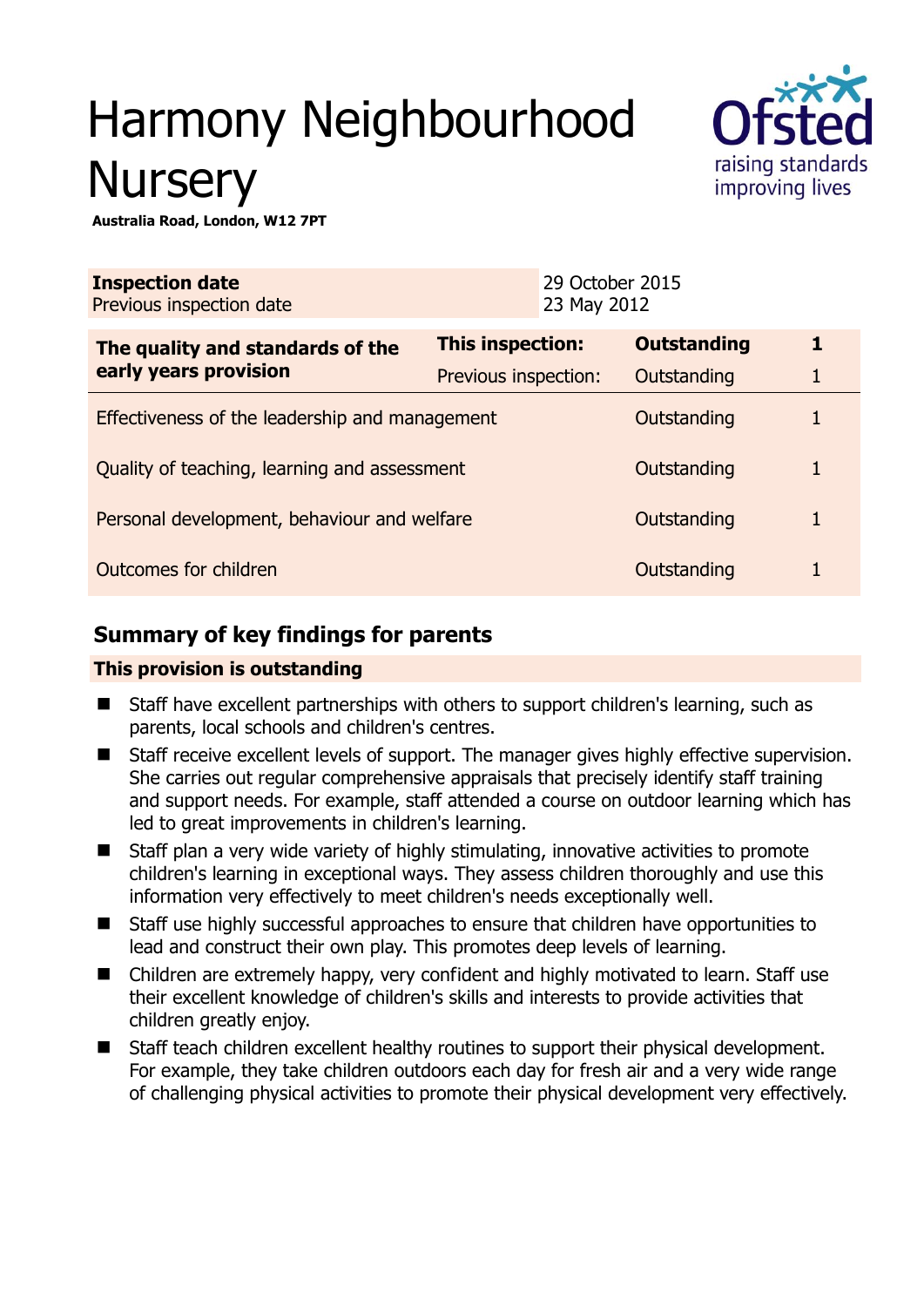## **What the setting needs to do to improve further**

#### **To further improve the quality of the early years provision the provider should:**

■ make the most of all learning environments to further promote children's already excellent early mathematics skills.

#### **Inspection activities**

- The inspector carried out a joint observation of a group activity with the manager.
- The inspector observed the interaction between staff and children indoors and outside.
- $\blacksquare$  The inspector tracked the progress of several children.
- The inspector sampled a range of documentation and held a discussion with the manager.
- The inspector spoke to parents, staff and children, and considered their views.

#### **Inspector**

Jennifer Beckles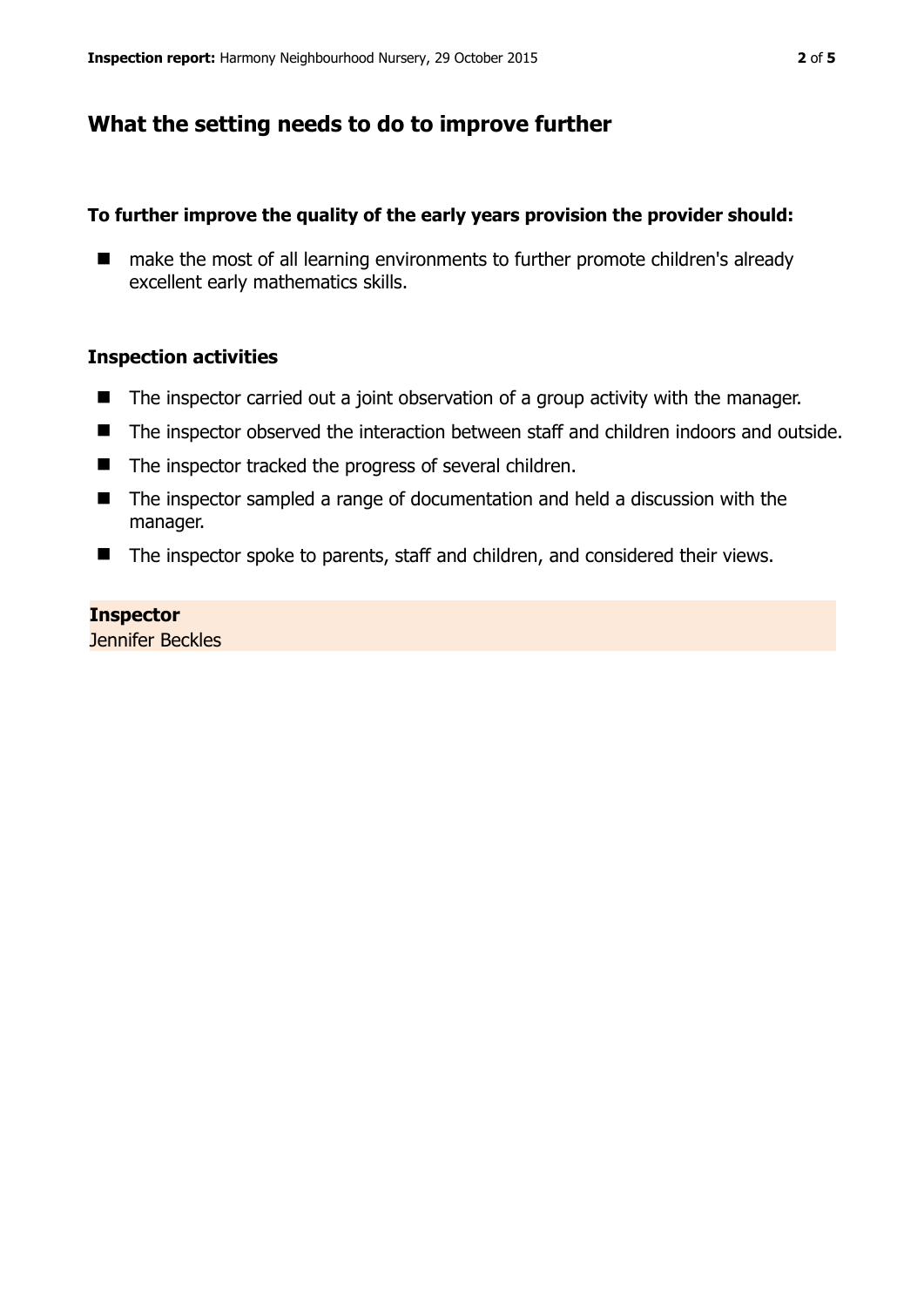# **Inspection findings**

### **Effectiveness of the leadership and management is outstanding**

Monitoring of the nursery is highly effective. The management team is fully involved in all aspects of nursery practice. For instance, the team meets with staff weekly to thoroughly check planning and assessment records to offer support and guidance if needed. The management team has excellent insight into the performance of the nursery and has set highly suitable goals for improvement. For instance, the manager plans to continue to develop provision for children learning English as an additional language to further promote best learning. Safeguarding is effective. Staff have an excellent knowledge of the procedures to follow should they be concerned about a child's welfare. The manager has a robust recruitment procedure to help ensure staff are suitable for their roles.

#### **Quality of teaching, learning and assessment is outstanding**

The quality of teaching is inspirational. Staff provide excellent opportunities for children to learn about the world around them and to express their creativity. They provide highly effective ways for children to develop their early literacy skills; for example, they very effectively teach letter names and sounds. Staff promote children's higher-level thinking skills very well. For instance, they use questions extremely effectively to help children to think deeply. Staff support children's personal development comprehensively. Children take turns, speak confidently, concentrate and follow instructions very well. The outdoor area is extremely well designed and very well equipped to promote children's physical coordination skills and development. Overall, children make excellent progress in their mathematical learning. However, staff promote mathematics better in some areas of the nursery than others.

## **Personal development, behaviour and welfare are outstanding**

Children have an excellent understanding of people from the wider world because staff use a wide range of very effective ways to promote their learning. Children are highly independent, which enables them to meet some of their own care needs. For instance, they serve themselves and clear away their plates at lunchtime. Staff are excellent role models of safety, strengthening children's awareness in this area. For example, staff ensure that all baby toys are sterilised each week to help prevent infection. They teach children how to behave in safe ways and children exercise care and attention at all times. For instance, children take part in regular fire drills and can evacuate the building efficiently in the event of emergencies.

## **Outcomes for children are outstanding**

Children make excellent progress. Staff are highly committed and very skilled practitioners who meet children's needs exceptionally well. Children are very well prepared for school.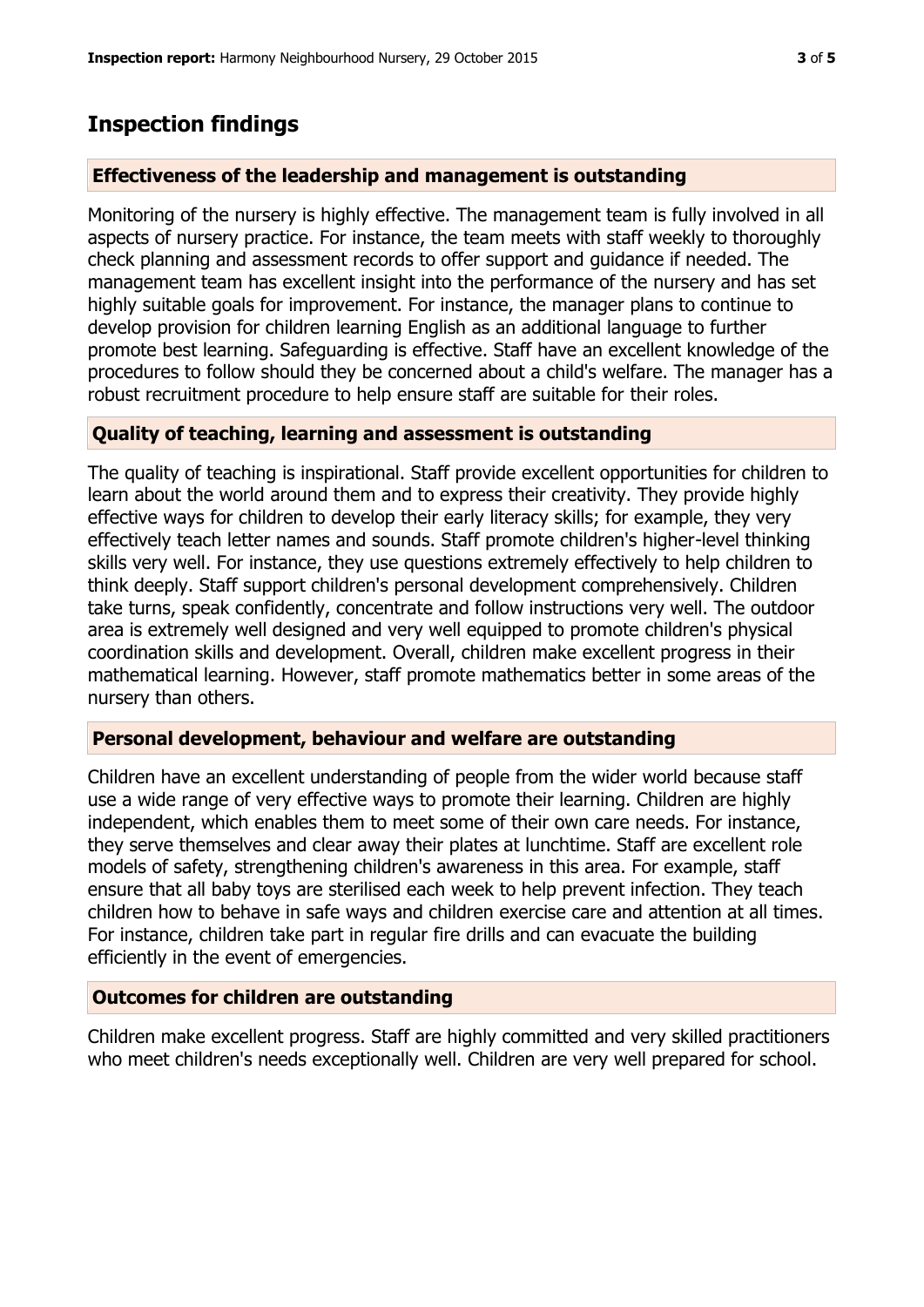# **Setting details**

| Unique reference number       | 143725                        |  |
|-------------------------------|-------------------------------|--|
| <b>Local authority</b>        | Hammersmith & Fulham          |  |
| <b>Inspection number</b>      | 825840                        |  |
| <b>Type of provision</b>      | Full-time provision           |  |
| Day care type                 | Childcare - Non-Domestic      |  |
| Age range of children         | $0 - 5$                       |  |
| <b>Total number of places</b> | 46                            |  |
| Number of children on roll    | 46                            |  |
| <b>Name of provider</b>       | Harmony Community Day Nursery |  |
| Date of previous inspection   | 23 May 2012                   |  |
| <b>Telephone number</b>       | 020 8743 2089                 |  |

Harmony Neighbourhood Nursery registered 2001. It is located in White City in the London Borough of Hammersmith and Fulham. The nursery is open each weekday from 8am to 6pm for 50 weeks of the year. There are 12 members of staff, including the manager. Of these, 11 hold appropriate early years qualifications from level 3 to level 6. The nursery receives funding to provide free early years education for children aged two, three and four years.

This inspection was carried out by Ofsted under sections 49 and 50 of the Childcare Act 2006 on the quality and standards of provision that is registered on the Early Years Register. The registered person must ensure that this provision complies with the statutory framework for children's learning, development and care, known as the Early Years Foundation Stage.

Any complaints about the inspection or the report should be made following the procedures set out in the guidance 'Complaints procedure: raising concerns and making complaints about Ofsted', which is available from Ofsted's website: www.gov.uk/government/organisations/ofsted. If you would like Ofsted to send you a copy of the guidance, please telephone 0300 123 4234, or email enquiries@ofsted.gov.uk.